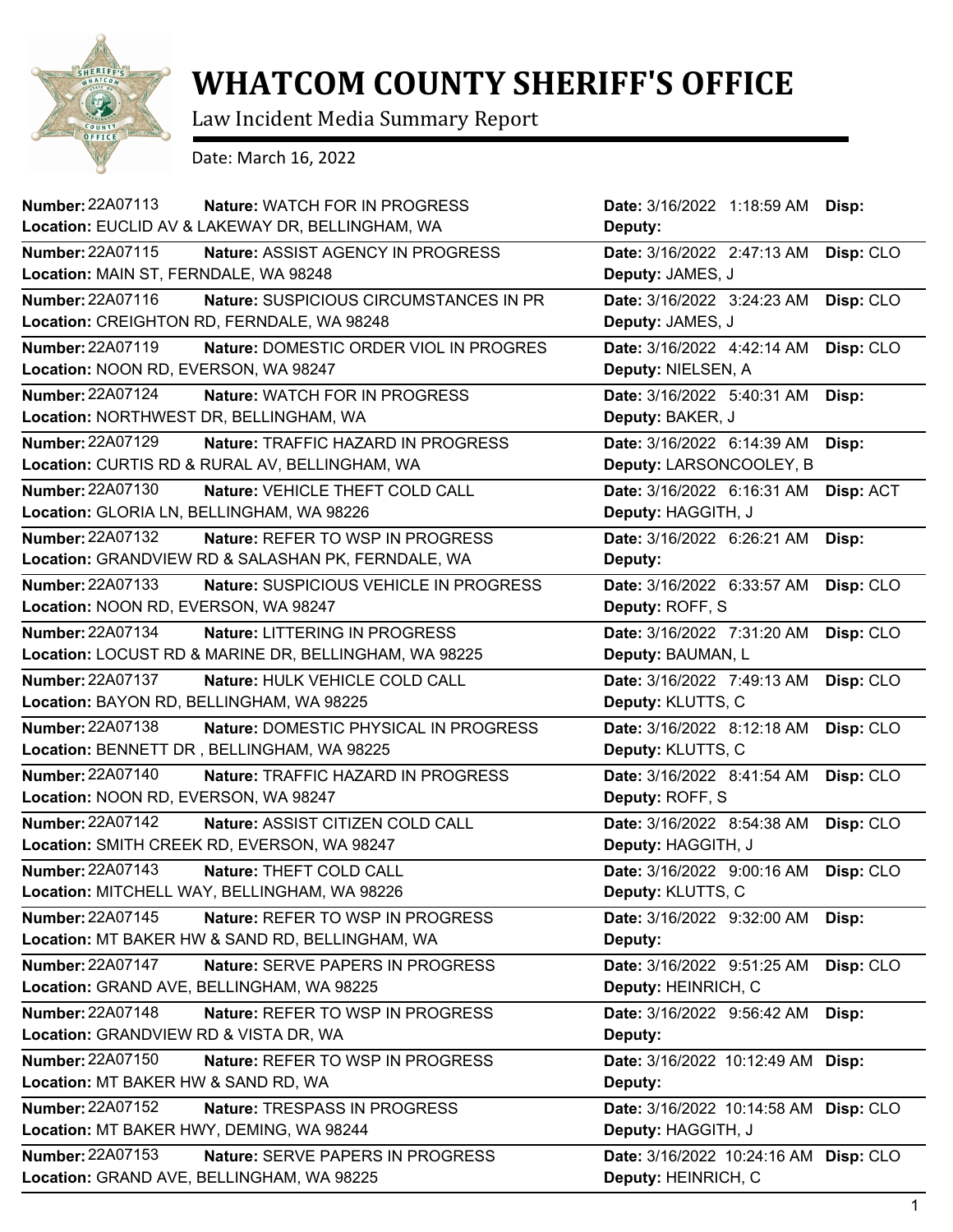| <b>Number: 22A07154</b><br><b>Nature: MVA INJURY IN PROGRESS</b>  | Date: 3/16/2022 10:25:52 AM Disp:       |
|-------------------------------------------------------------------|-----------------------------------------|
| Location: HATCHERY RD & MT BAKER HWY, DEMING, WA 98244            | Deputy: ROFF, S                         |
| Number: 22A07155<br>Nature: SUICIDAL SUBJECT IN PROGRESS          | Date: 3/16/2022 10:29:14 AM Disp: CLO   |
| Location: YELLOW BRICK RD, BELLINGHAM, WA 98226                   | Deputy: BAUMAN, L                       |
| <b>Number: 22A07156</b><br>Nature: REFER TO WSP IN PROGRESS       | Date: 3/16/2022 10:47:23 AM Disp:       |
| Location: GUIDE MERIDIAN & RIVER RD, WA                           | Deputy:                                 |
| <b>Number: 22A07158</b><br>Nature: CIVIL PROBLEM COLD CALL        | Date: 3/16/2022 11:12:14 AM Disp: CLO   |
| Location: KENDALL RD, MAPLE FALLS, WA 98266                       | Deputy: ROFF, S                         |
| Number: 22A07159<br>Nature: ATTEMPTED SUICIDE IN PROGRESS         | Date: 3/16/2022 11:19:40 AM Disp:       |
| Location: ROEDER AV, BELLINGHAM, WA                               | Deputy:                                 |
| Number: 22A07161<br>Nature: THEFT COLD CALL                       | Date: 3/16/2022 11:04:42 AM Disp: CLO   |
| Location: CHILLIWACK RD, BLAINE, WA 98230                         | Deputy: BOYD, M                         |
| Number: 22A07162<br>Nature: REFER TO OTHER AGENCY IN PROGR        | Date: 3/16/2022 11:33:37 AM Disp:       |
| Location: E AXTON RD & SILVERADO DR, BELLINGHAM, WA               | Deputy:                                 |
| Number: 22A07163<br>Nature: TRAFFIC HAZARD IN PROGRESS            | Date: 3/16/2022 11:40:55 AM Disp: CLO   |
| Location: MT BAKER HWY, DEMING, WA 98244                          | Deputy: ROFF, S                         |
| Number: 22A07164<br>Nature: ASSIST CITIZEN IN PROGRESS            | Date: 3/16/2022 11:33:47 AM Disp: CLO   |
| Location: GREENWOOD AVE, BELLINGHAM, WA 98225                     | Deputy: KLUTTS, C                       |
| Number: 22A07165<br>Nature: ASSIST CITIZEN COLD CALL              | Date: 3/16/2022 11:48:54 AM Disp: CLO   |
| Location: GRAND AVE, BELLINGHAM, WA 98225                         | Deputy: HEINRICH, C                     |
| Number: 22A07168<br>Nature: WATCH FOR IN PROGRESS                 | Date: 3/16/2022 12:49:50 PM Disp:       |
| Location: NOOKSACK RD & CLEARBROOK RD, SUMAS, WA                  | Deputy:                                 |
| Number: 22A07169<br>Nature: ASSIST CITIZEN IN PROGRESS            | Date: 3/16/2022 1:01:01 PM<br>Disp: CLO |
| Location: RED VALLEY LN, MAPLE FALLS, WA 98266                    | Deputy: COLLINS, B                      |
| Number: 22A07170<br>Nature: ASSIST CITIZEN IN PROGRESS            | Date: 3/16/2022 1:14:11 PM<br>Disp: CLO |
| Location: GRAND AVE, BELLINGHAM, WA 98225                         | Deputy: BAUMAN, L                       |
| <b>Number: 22A07172</b><br>Nature: THEFT COLD CALL                | Date: 3/16/2022 1:23:48 PM<br>Disp: CLO |
| Location: CHEHALIS RD, BLAINE, WA 98230                           | Deputy: HARRIS, S                       |
| <b>Number: 22A07173</b><br>Nature: WHATCOMM RECORD IN PROGRESS    | Date: 3/16/2022 1:35:47 PM<br>Disp:     |
| Location: COLEMAN DR, EVERSON, WA                                 | <b>Deputy:</b>                          |
| <b>Number: 22A07174</b><br>Nature: MVA NON BLKING/NON INJURY IN P | Date: 3/16/2022 1:50:27 PM<br>Disp:     |
| Location: S CHURCH RD & LAMPMAN RD, FERNDALE, WA                  | Deputy: COLLINS, B                      |
| Number: 22A07175<br>Nature: MVA NON BLKING/NON INJURY IN P        | Date: 3/16/2022 1:50:54 PM<br>Disp:     |
| Location: LAMPMAN RD & CHURCH RD, FERNDALE, WA                    | Deputy:                                 |
| Number: 22A07176<br>Nature: ASSAULT SIMPLE COLD CALL              | Date: 3/16/2022 2:15:15 PM<br>Disp:     |
| Location: MITCHELL RD, DEMING, WA                                 | Deputy: HAGGITH, J                      |
| <b>Number: 22A07177</b><br>Nature: BURGLARY COLD CALL             | Date: 3/16/2022 2:19:23 PM<br>Disp: CLO |
| Location: SAMISH WAY, BELLINGHAM, WA 98229                        | Deputy: WRIGHT, M                       |
| Number: 22A07178<br><b>Nature: WHATCOMM RECORD IN PROGRESS</b>    | Date: 3/16/2022 2:22:26 PM<br>Disp:     |
| Location: APA RD, POINT ROBERTS, WA                               | Deputy:                                 |
| <b>Number: 22A07180</b><br>Nature: DRUGS IN PROGRESS              | Disp: CLO<br>Date: 3/16/2022 2:58:54 PM |
| Location: MARINE DR, BELLINGHAM, WA 98226                         | Deputy: ASSINK, G                       |
| Number: 22A07181<br>Nature: ASSAULT AGGRAVATED IN PROGRESS        | Disp: CAA<br>Date: 3/16/2022 3:13:59 PM |
| Location: GRAND AVE, BELLINGHAM, WA 98225                         | Deputy: HEINRICH, C                     |
| Arrested: OWEN, DUSTIN T.<br>Age: 34                              |                                         |
| <b>Offenses: Assault 2nd</b>                                      |                                         |
| Number: 22A07182<br>Nature: ASSIST CITIZEN IN PROGRESS            | Date: 3/16/2022 3:23:15 PM<br>Disp: CLO |
| Location: NEEVEL RD, FERNDALE, WA 98248                           | Deputy: STAFFORD, M                     |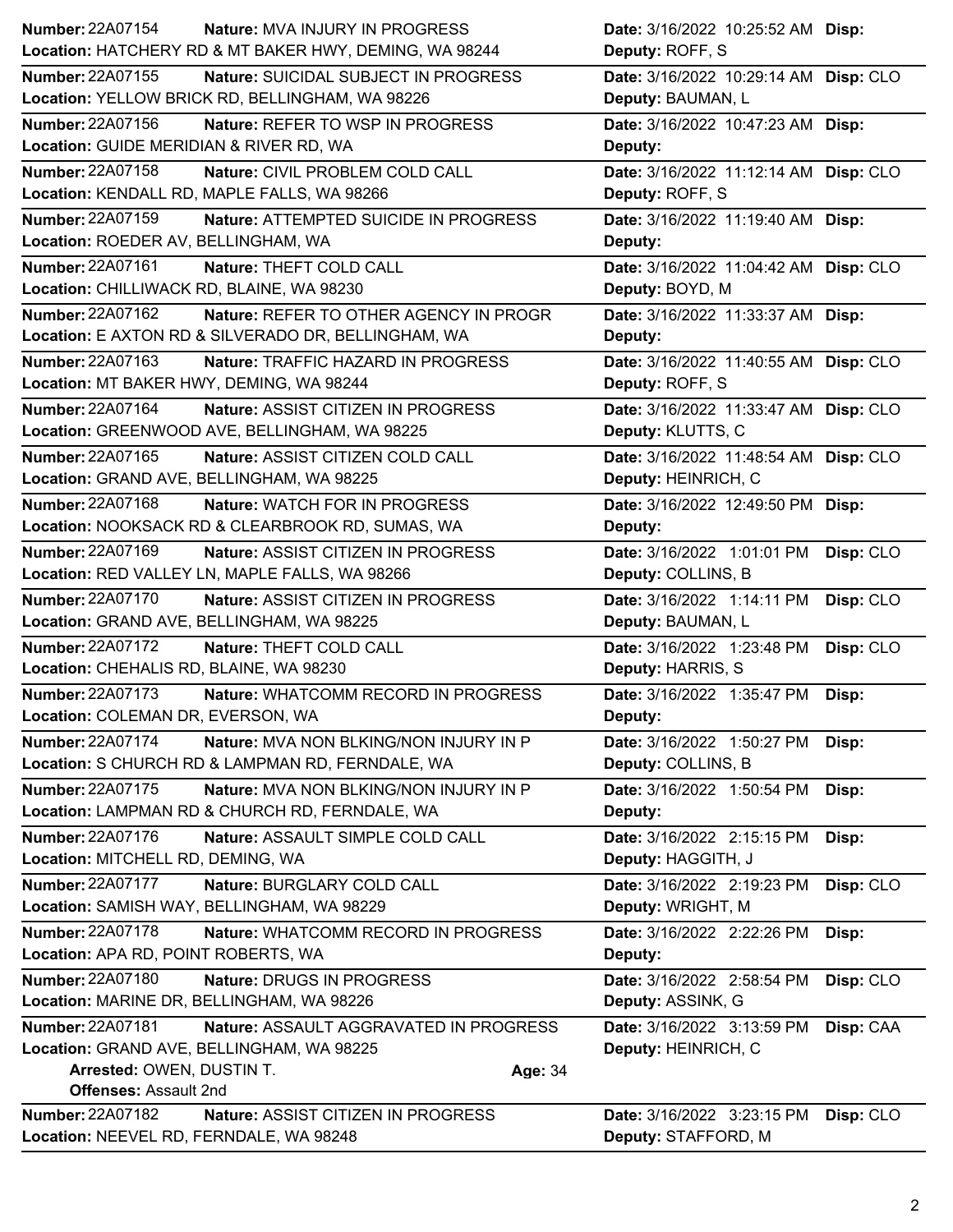| <b>Number: 22A07183</b>                   | Nature: IMPOUND PRIVATE COLD CALL                  | Date: 3/16/2022 3:28:08 PM Disp:               |
|-------------------------------------------|----------------------------------------------------|------------------------------------------------|
| Location: GUIDE MERIDIAN, BELLINGHAM, WA  |                                                    | Deputy:                                        |
| <b>Number: 22A07185</b>                   | Nature: FOLLOW UP                                  | Date: 3/16/2022 3:41:42 PM<br>Disp:            |
| Location: MARINE DR, BELLINGHAM, WA       |                                                    | Deputy: ASSINK, G                              |
| Number: 22A07186                          | Nature: THEFT COLD CALL                            | Disp: INF<br>Date: 3/16/2022 3:42:44 PM        |
|                                           | Location: W AXTON RD, BELLINGHAM, WA 98226         | Deputy: STAFFORD, M                            |
| <b>Number: 22A07187</b>                   | Nature: FOLLOW UP                                  | Date: 3/16/2022 3:46:32 PM<br>Disp:            |
| Location: CUSTER SCHOOL RD, CUSTER, WA    |                                                    | Deputy:                                        |
| Number: 22A07188                          | Nature: CIVIL PROBLEM COLD CALL                    | Date: 3/16/2022 3:54:36 PM<br>Disp: CLO        |
|                                           | Location: USCANDIA LN, POINT ROBERTS, WA 98281     | Deputy: ANDERS, J                              |
| <b>Number: 22A07190</b>                   | Nature: WATCH FOR IN PROGRESS                      | Date: 3/16/2022 4:12:18 PM<br>Disp:            |
| Location: SLATER RD, FERNDALE, WA         |                                                    | Deputy:                                        |
| Number: 22A07191                          | Nature: DOMESTIC VERBAL COLD CALL                  | Date: 3/16/2022 4:12:11 PM<br>Disp: CLO        |
|                                           | Location: CHESTNUT DR, MAPLE FALLS, WA 98266       | Deputy: HESTER, C                              |
| Number: 22A07192                          | Nature: TRESPASS IN PROGRESS                       | Date: 3/16/2022 4:18:30 PM<br>Disp:            |
| Location: GRANDVIEW RD, FERNDALE, WA      |                                                    | Deputy:                                        |
| Number: 22A07193                          | Nature: SUSPICIOUS VEHICLE COLD CALL               | Date: 3/16/2022 4:22:38 PM<br>Disp: CLO        |
|                                           | Location: NORTHWEST DR, FERNDALE, WA 98248         | Deputy: STAFFORD, M                            |
| Number: 22A07194                          | Nature: HULK VEHICLE IN PROGRESS                   | Date: 3/16/2022 4:25:59 PM<br>Disp: CLO        |
| Location: CURTIS RD, BELLINGHAM, WA 98225 |                                                    | Deputy: ASSINK, G                              |
| Number: 22A07195                          | Nature: WELFARE CHECK IN PROGRESS                  | Date: 3/16/2022 4:41:28 PM<br>Disp: CLO        |
| Location: TERRACE STREET, FERNDALE, WA    |                                                    | Deputy: JONES, D                               |
| Number: 22A07198                          | Nature: FOLLOW UP                                  | Date: 3/16/2022 4:51:55 PM<br>Disp: CLO        |
|                                           | Location: GREENWOOD AVE, BELLINGHAM, WA 98225      | Deputy: STAFFORD, M                            |
| Number: 22A07199                          | Nature: REFER TO WSP IN PROGRESS                   | Date: 3/16/2022 4:51:21 PM<br>Disp:            |
|                                           | Location: NB I5 AT & MP 24, SEDRO WOOLLEY, WA      | Deputy:                                        |
| <b>Number: 22A07200</b>                   | Nature: IMPOUND PRIVATE COLD CALL                  | Date: 3/16/2022 4:54:24 PM<br>Disp:            |
| Location: HOLTZHEIMER TR, BLAINE, WA      |                                                    | Deputy:                                        |
| <b>Number: 22A07202</b>                   | Nature: FOLLOW UP                                  | Date: 3/16/2022 5:33:39 PM<br>Disp:            |
| Location: PIONEER CT, EVERSON, WA         |                                                    | Deputy:                                        |
| <b>Number: 22A07203</b>                   | <b>Nature: ASSIST CITIZEN IN PROGRESS</b>          | Disp: CLO<br><b>Date:</b> 3/16/2022 5:37:11 PM |
|                                           | Location: NOON RD & KELLY RD, BELLINGHAM, WA 98226 | Deputy: STAFFORD, M                            |
| <b>Number: 22A07204</b>                   | Nature: DOMESTIC ORDER VIOL IN PROGRES             | Date: 3/16/2022 5:39:23 PM<br>Disp: CAA        |
| Location: NP RD, ACME, WA 98220           |                                                    | Deputy: WRIGHT, M                              |
| Arrested: ITURPIY, LEONARD                |                                                    | Age: 32                                        |
|                                           | <b>Offenses: Court Order Violation Non DV</b>      |                                                |
| Number: 22A07205                          | Nature: REQUEST FOR LAW ENFORCEMENT                | Date: 3/16/2022 6:44:30 PM<br>Disp: CLO        |
|                                           |                                                    |                                                |
| Location: E HEMMI RD, EVERSON, WA 98247   |                                                    | Deputy: HESTER, C                              |
| Number: 22A07206                          | Nature: JUVENILE PROBLEM IN PROGRESS               | Date: 3/16/2022 6:50:05 PM<br>Disp: CLO        |
|                                           | Location: CHATEAU RD, MAPLE FALLS, WA 98266        | Deputy: HESTER, C                              |
| <b>Number: 22A07207</b>                   | Nature: REFER TO OTHER AGENCY IN PROGR             | Date: 3/16/2022 7:59:11 PM<br>Disp:            |
|                                           | Location: BIRCH BAY LYNDEN RD, CUSTER, WA          | Deputy:                                        |
| Number: 22A07208                          | Nature: TRESPASS IN PROGRESS                       | Disp: CLO<br>Date: 3/16/2022 8:15:17 PM        |
|                                           | Location: NORTH STAR RD, FERNDALE, WA 98248        | Deputy: STAFFORD, M                            |
| Number: 22A07209                          | Nature: SEX OFFENDER REGISTRATION                  | Date: 3/16/2022 8:39:21 PM<br>Disp:            |
| Location: ANDRESS LN, LYNDEN, WA          |                                                    | Deputy: BRULAND, D                             |
| <b>Number: 22A07210</b>                   | Nature: MVA INJURY IN PROGRESS                     | Date: 3/16/2022 9:10:32 PM<br>Disp: INF        |